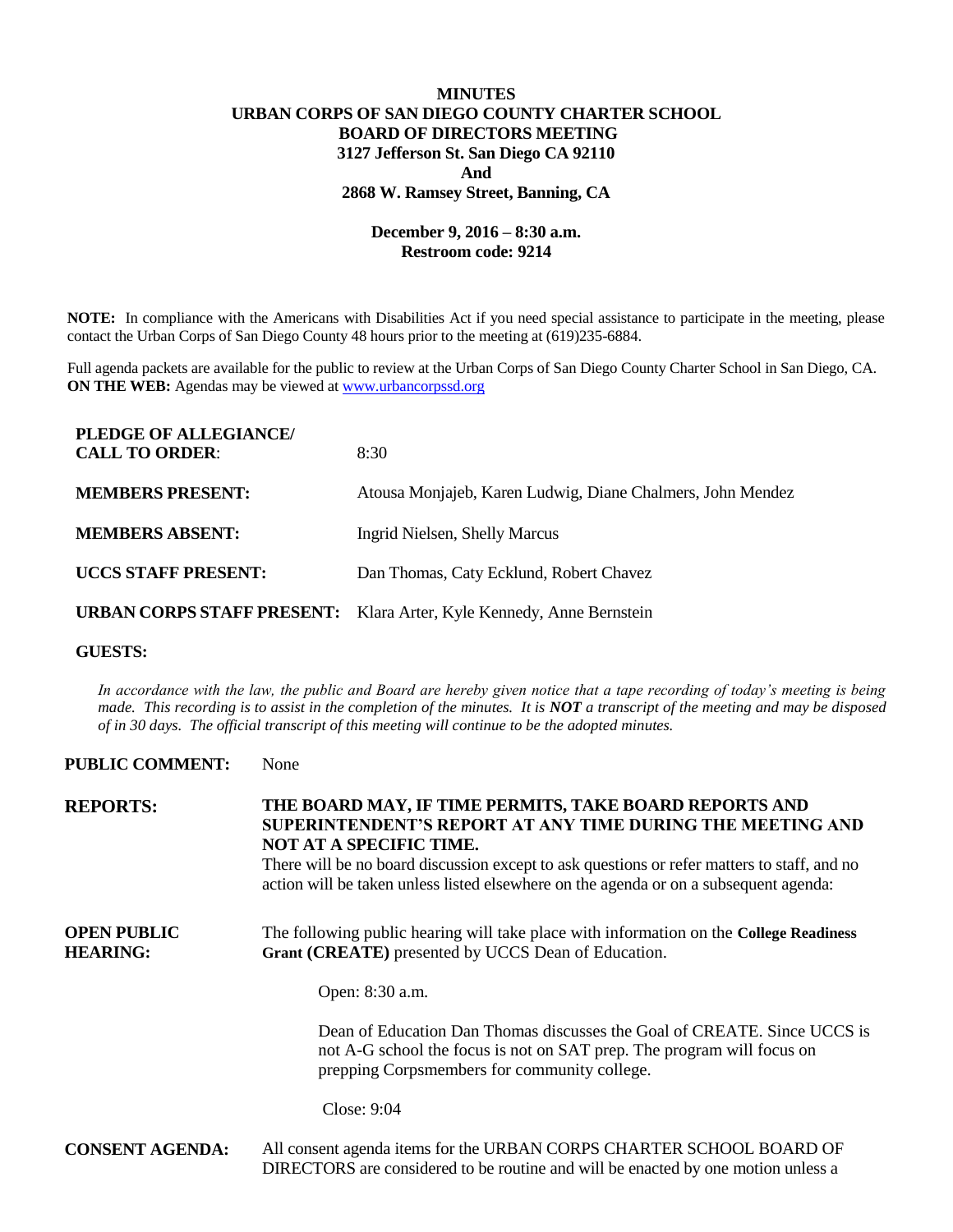board member requests separate action on a specific item. Approval recommended on all items listed:

## **Warrant Registers Approval of Minutes from the Sept 16, 2016 meeting**

*Atousa motions to accept consent agenda; Karen seconds. Motion carries.*

#### **OLD BUSINESS:** None

#### **NEW BUSINESS:**

#### **1.** Action Item — Approval of Interim Financials

*Caty Ecklund reviews the Interim Financials stating that there are no changes from what was presented in June. The carry-over reserve has been budgeted for as revenue as it is part of the fund balance. (EPT, Prop 39 and lottery).For this reason it appears as if the school is deficit spending however this is not the case. A PreCorps coordinator position was added. A 3-year projection with P1 ADA and CALPADS data is presented; the only change is that the governor is expected to fully fund LCFF. Some staff will step up; PRS and STRS rates climbing. Budget reflects services and operating costs reduced due to Pro 39, lottery, and Employment Training Panel (ETP) carry-over. The school is doing well, holding steady with 14% reserve.*

*Karen motions to accept the Interim Financials; Atousa seconds. Motion carries.*

**2.** Action Item — Approval of 2017 Board Meeting Dates

Corps-to-Career Mission Presentation (Tabled for March)

- Friday, March 17, 2017 9:00 a.m. Urban Corps of San Diego County
- Friday June 16, 2017 9:00 a.m. Urban Corps of San Diego County
- Friday September 15, 2017 9:00 a.m. Urban Corps of San Diego County
- Friday December 8, 2017 9:00 a.m. Urban Corps of San Diego County

*John Mendez requests a meeting be held and tour of UCCS campus at the CCC National City Center. Diane expresses concern that Board is not doing fiduciary duty when rushed to complete meeting. Requests a commitment from all members to be physically present and have the time to devote to UCCS Board services.*

**INFORMATIONAL ITEMS**: **PRINCIPAL'S REPORT:**

*The Dean of Education, Dan Thomas reports that the school just hit 240 ADA and is expected to continue to grow. He acknowledged the Corps-to-Career and HR departments for their role in keeping numbers up and solid. Another C2C vehicle is needed and school will look at purchasing for DMV appointments, interviews, CCC visits, first aid, etc. Graduation on Dec. 22 went well with 51 earning diplomas. (30 UCO, 15 National City, 6 Vista). Classroom updated are underway. UCCS will be getting new carpet, paint and Promethium Boards. School expansion construction of ECO Center Training classrooms to commence soon with completion by June 30, 2017. Dan received a call from the CCC Director stating Vista campus will become an Energy Hub for audits and retrofitting. Rhody Soria won't direct the center as of Feb 2. Crews will reduce. Less students expected at school. Dan is requesting a guarantee of 50% - or 10 students. Prop 39 is blossoming so CCC will count on related work. UCCS may have to juggle with small class just covering*